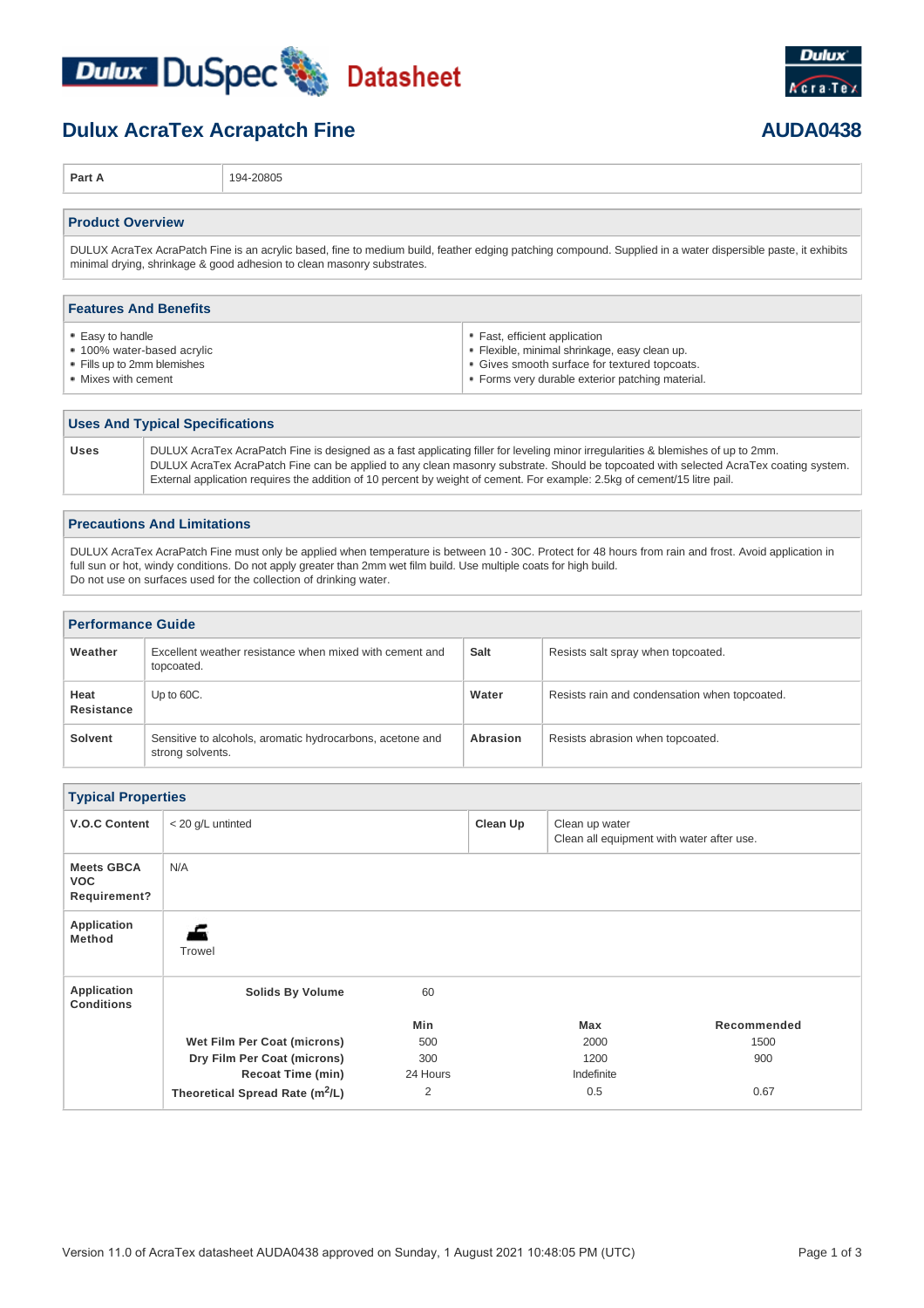# Dulux DuSpec Datasheet



| <b>Application Guide</b>                     |                                                                                                                                                                                                                                                                                                                                                                                                                                                                                                                                                                                                                                                                                                                                                                                                                                                                                                                                                                                                                                                                                                                                     |
|----------------------------------------------|-------------------------------------------------------------------------------------------------------------------------------------------------------------------------------------------------------------------------------------------------------------------------------------------------------------------------------------------------------------------------------------------------------------------------------------------------------------------------------------------------------------------------------------------------------------------------------------------------------------------------------------------------------------------------------------------------------------------------------------------------------------------------------------------------------------------------------------------------------------------------------------------------------------------------------------------------------------------------------------------------------------------------------------------------------------------------------------------------------------------------------------|
| <b>Surface</b><br>Preparation                | . The substrate must be cured, clean, sound & free of all contaminants such as form oils, release agents, mortar splashes.<br>Surface misalignment & protrusions should be trimmed back with a hammer & bolster.<br>Tie wire, nails or steel on the surface must be completely removed, all other metal elements must be corrosion stabilized.<br>Where deep imperfections exist, pre-fill with DULUX AcraTex AcraPatch Coarse & allow to completely dry.<br>In hot weather, the substrate may be tempered with water to reduce suction.<br>Very absorbent or friable surfaces may require pre-priming with DULUX AcraTex AcraPrime WB.                                                                                                                                                                                                                                                                                                                                                                                                                                                                                             |
| Application<br>Procedure<br>And<br>Equipment | • Mandatory to mix 10 - 20 % clean Portland cement for all external surfaces.<br>DULUX AcraTex AcraPatch Fine is over-coated with DULUX AcraTex AcraPrime Water Based.<br>The solvent composition of DULUX AcraTex AcraPrime Solvent Based will affect the AcraPatch film and should be avoided.<br>A spread rate of 0.5 sqm/l corresponds to 2000 microns dry film thickness assuming no loss.<br>• Product should be thoroughly mixed before use.<br>Refer to the DULUX AcraTex Application Manual for detailed application instructions.<br>For exterior jobs use a power mixing device to incorporate 10-20% cement. Add a little water to achieve the required workability.<br>For interior applications use the product as supplied.<br>DULUX AcraTex AcraPatch Fine is generally applied with trowel and mortar board. A spatula knife can be used for isolated patching and<br>often a sponge float is used to spread the material over extensive blow holes. Each coat should be not more than 2mm thick.<br>Use several coats to fill larger irregularities or use DULUX AcraTex AcraPatch Coarse.<br>■ Trowel or spatula |

### **Health And Safety**

| <b>MSDS</b><br><b>Number</b>                       | DLX003071                                                                                                                                                                                                                                                                                                                                                                                                                                                                                                                              | <b>Using Safety</b><br><b>Precautions</b> | Wear eye protection. |  |  |
|----------------------------------------------------|----------------------------------------------------------------------------------------------------------------------------------------------------------------------------------------------------------------------------------------------------------------------------------------------------------------------------------------------------------------------------------------------------------------------------------------------------------------------------------------------------------------------------------------|-------------------------------------------|----------------------|--|--|
| <b>MSDS</b><br>Link                                | https://go.lupinsys.com/duluxgroup/harms/public/materials/24be28a1ad9a1e567d2b7308c0921395-published/individual                                                                                                                                                                                                                                                                                                                                                                                                                        |                                           |                      |  |  |
| <b>Health</b><br><b>Effects</b>                    | For detailed information refer to the product label and the<br>current Material Safety data Sheet available through Dulux<br>Sales and Customer Service Offices 13 25 25 AUS.<br>For emergencies, please call Australia 1800 220 770<br>or New Zealand 0800 220 770.<br>Ensure adequate ventilation.<br>Take suitable safety precautions while preparing your surface or<br>sanding a previously coated surface, including wearing an<br>appropriate respiratory mask<br>Health Effects: Splashes to the eye may cause eye irritation. | Flammability                              | Non Flammable        |  |  |
| Storage                                            | Store out of direct Sunlight in a cool area                                                                                                                                                                                                                                                                                                                                                                                                                                                                                            |                                           |                      |  |  |
| In the case of emergency, please call 1800 033 111 |                                                                                                                                                                                                                                                                                                                                                                                                                                                                                                                                        |                                           |                      |  |  |

### **Transport And Storage Pack A** 194-20805 **Shipment Name** Not dangerous goods.; No special transport requirements. **Size Weight** 15 Litre 28 Kg **Flash Point** NA **UN Number** NA **Dangerous Goods Class** NA **Package Group** NA